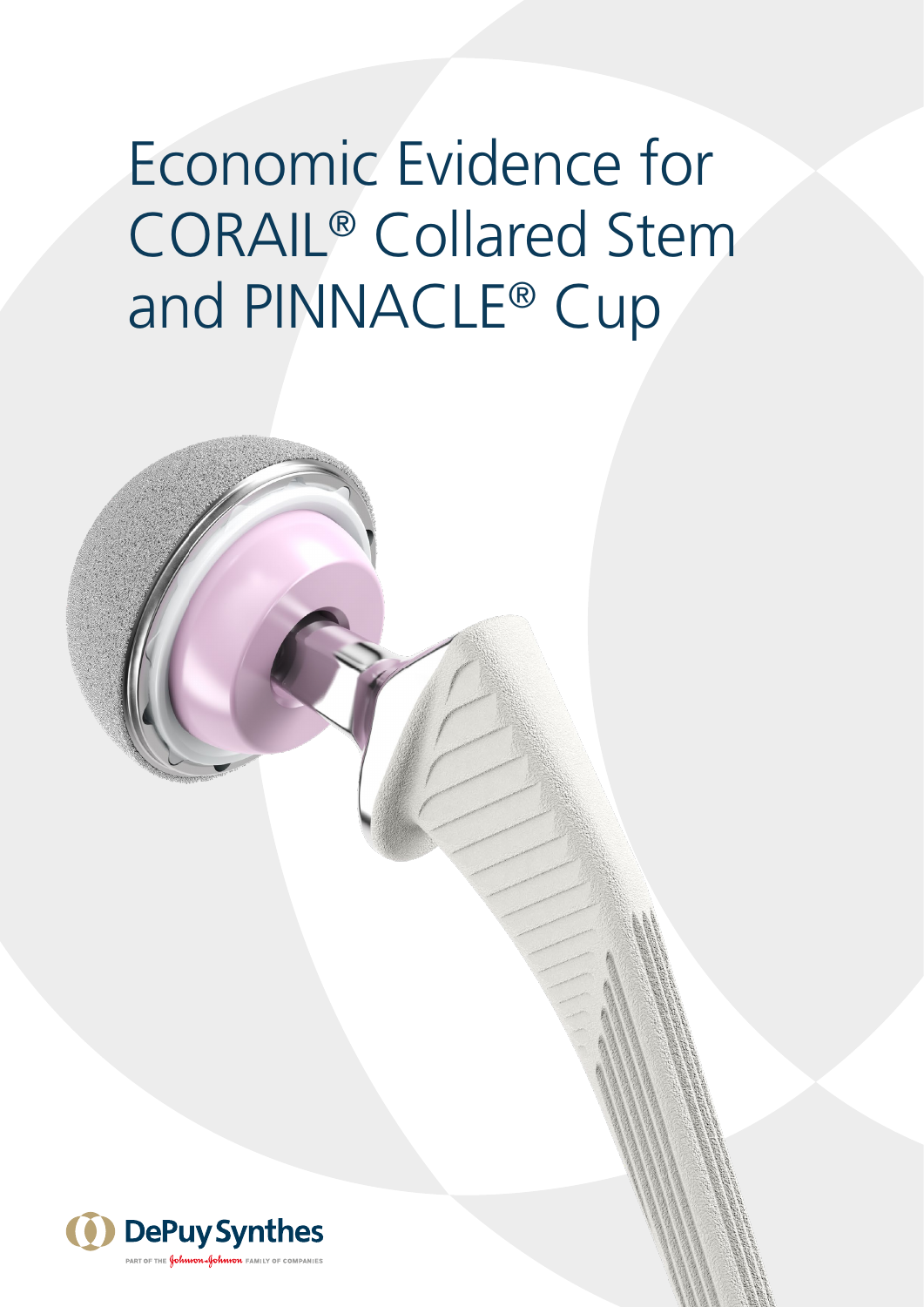#### Burden of Disease

Total Hip Arthroplasty (THA) is an effective treatment to relieve pain and restore mobility for patients.

Alongside the growing volume of THA procedures, there have been changes to the patient demographic. Average body mass index, age profile, and post-operative activity levels have all evolved over time. Increased volume in younger patients with high activity levels, elderly patients, and patients with higher BMI could all potentially increase the rates of periprosthetic fracture.2,7,16

The frequency of THA in the United States has been rising over recent years; it is projected to grow by 174% to reach an annual volume of 572,000 by 2030.<sup>1</sup>

Retrospective cohort study found a 216% increase in the number of patients presenting with a periprosthetic hip fracture between 2002 and 2006.<sup>3</sup>

Periprosthetic hip fractures can be categorized as either intra-operative and post-operative fractures. Intra-operative fractures occur within the THA procedure and the incidence rate is reported to range from 0.1% to 27.8% in cementless THA.4-5 This review will focus on post-operative periprosthetic fracture which tend to occur within the early post-operative period. The reported incidence rate ranges from 0.07% to 18%.<sup>4-5</sup>

The mortality rate after a periprosthetic femoral fracture was found to be significantly higher when compared to matched THA patients without periprosthetic fracture (16.5% vs 2.9%, p < 0.0001).3 Recent literature suggests a 17.7% 1-year mortality rate after periprosthetic femur fractures, identifies age as a key risk factor and found 80% of the deaths occurred within the first three months.15

## Risk Factors Associated with Periprosthetic Hip Fractures



**Cementless THA** Strong compression forces must be applied to achieve initial stability, increasing the risk for fractures.6



**Age**  The elderly often have fragile bones that are more susceptible to fracture.7



#### **Gender**

Women appear to have a higher incidence of fracture due to the greater risk of osteoporosis compared to men.8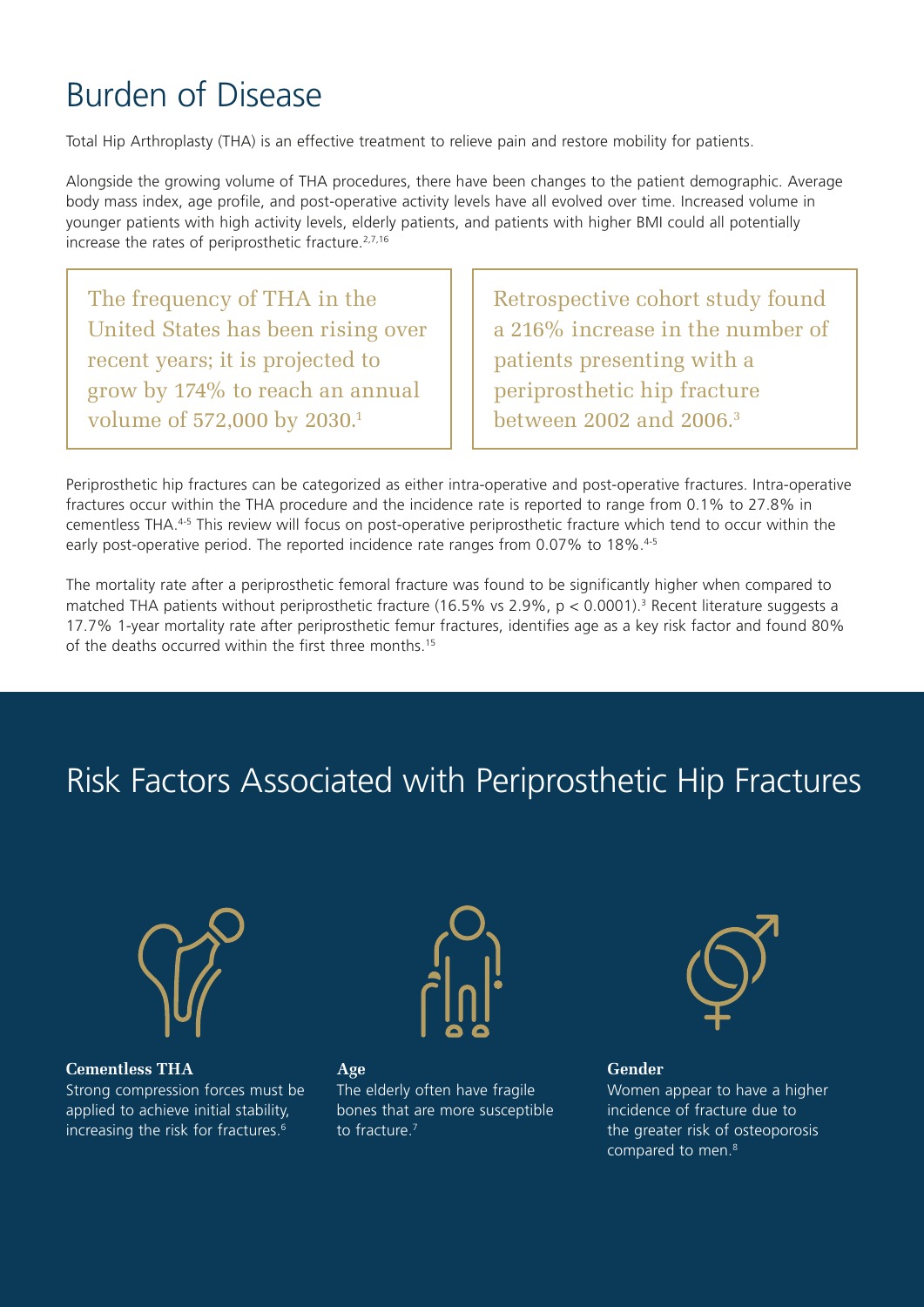#### Financial Burden of Periprosthetic Hip Fractures

Research has been conducted in multiple healthcare systems to examine the economic burden associated with periprosthetic fracture following THA. Shields et al. found the mean cost to be \$24,831 with an average hospital length of stay (LOS) of 6.3 days ( $\pm$  8.8).<sup>15</sup> Lyons et al. retrospectively reviewed 48 patients with postoperative periprosthetic fractures; for patients requiring revision (stem + plates/cables), the mean LOS was 26 days and the mean cost was over €27,000.16 Patients requiring revision of the stem alone had a slightly lower mean LOS of 21 days and the mean cost was €21,945.16 In a UK context Phillips et al. reviewed 146 periprosthetic fractures and found a mean LOS of 41 days and the mean cost of revision £23,756 per patient. The majority of revision costs are derived from hospital LOS (80.3%), followed by investigations (7.3%), implant costs (6.7%), and theatre costs  $(5.7\%)$ .<sup>17</sup>

Chitnis et al. conducted research on the Medicare population that showed a significant (p<0.0001) increase in cost and resource utilization (at 90-days and 1-year) for patients suffering with postoperative peri-prosthetic hip fractures compared to a matched cohort of patients with no fractures. Postoperative periprosthetic fracture is associated with mean incremental cost of \$33,882 in the 90-day window and of \$39,853 at one year.<sup>8</sup>

**Medicare claim payments and length of stay associated with treating postoperative periprosthetic hip fracture patients and control patients over a 90-day period after discharge from hospitalization for THA.<sup>8</sup>**

|                                                  | Patients <b>WITH</b> post-operative<br>periprosthetic fractures | <b>Control Cohort</b><br>Patients <b>WITHOUT</b> post-operative<br>periprosthetic fractures |
|--------------------------------------------------|-----------------------------------------------------------------|---------------------------------------------------------------------------------------------|
| Readmission                                      | LOS 5.95 $\pm$ 5.74 days<br>\$21,885                            | LOS $0.43 \pm 1.86$ days<br>\$1,071                                                         |
| Index Hospitalization                            | LOS 2.79 $\pm$ 1.60 days<br>\$13,059                            | LOS 2.56 $\pm$ 1.28 days<br>\$12,545                                                        |
| <b>Skilled Nursing Facilities</b>                | LOS 21.03 $\pm$ 23.10 days<br>\$10,444                          | LOS 5.26 ±11.49 days<br>\$2,665                                                             |
| Inpatient Rehabilitation Facility                | LOS $3.16 \pm 6.82$ days<br>\$4,598                             | LOS $0.77 \pm 2.99$ days<br>\$1,069                                                         |
| Home Health Agency                               | LOS 12.75 $\pm$ 12.71 days<br>\$2,471                           | LOS $8.60 \pm 10.29$ days<br>\$1880                                                         |
| Outpatient                                       | LOS $2.90 \pm 3.37$ days<br>\$815                               | LOS 2.35 $\pm$ 2.74 days<br>\$543                                                           |
| Long-Term Care                                   | LOS $0.34 \pm 3.10$ days<br>\$388                               | LOS $0.04 \pm 0.97$ days<br>\$45                                                            |
| Hospice                                          | LOS $0.05 \pm 1.32$ days<br>\$9                                 | LOS $0.00 \pm 0.00$ days<br>\$0                                                             |
| Total Mean 90-Day Adjusted<br>All-Cause Payments | \$53,699                                                        | \$19,817                                                                                    |

Note: Costs in the table above were derived from US Medicare database. These values may not equally apply to EMEA healthcare markets

LOS = Length of Stay

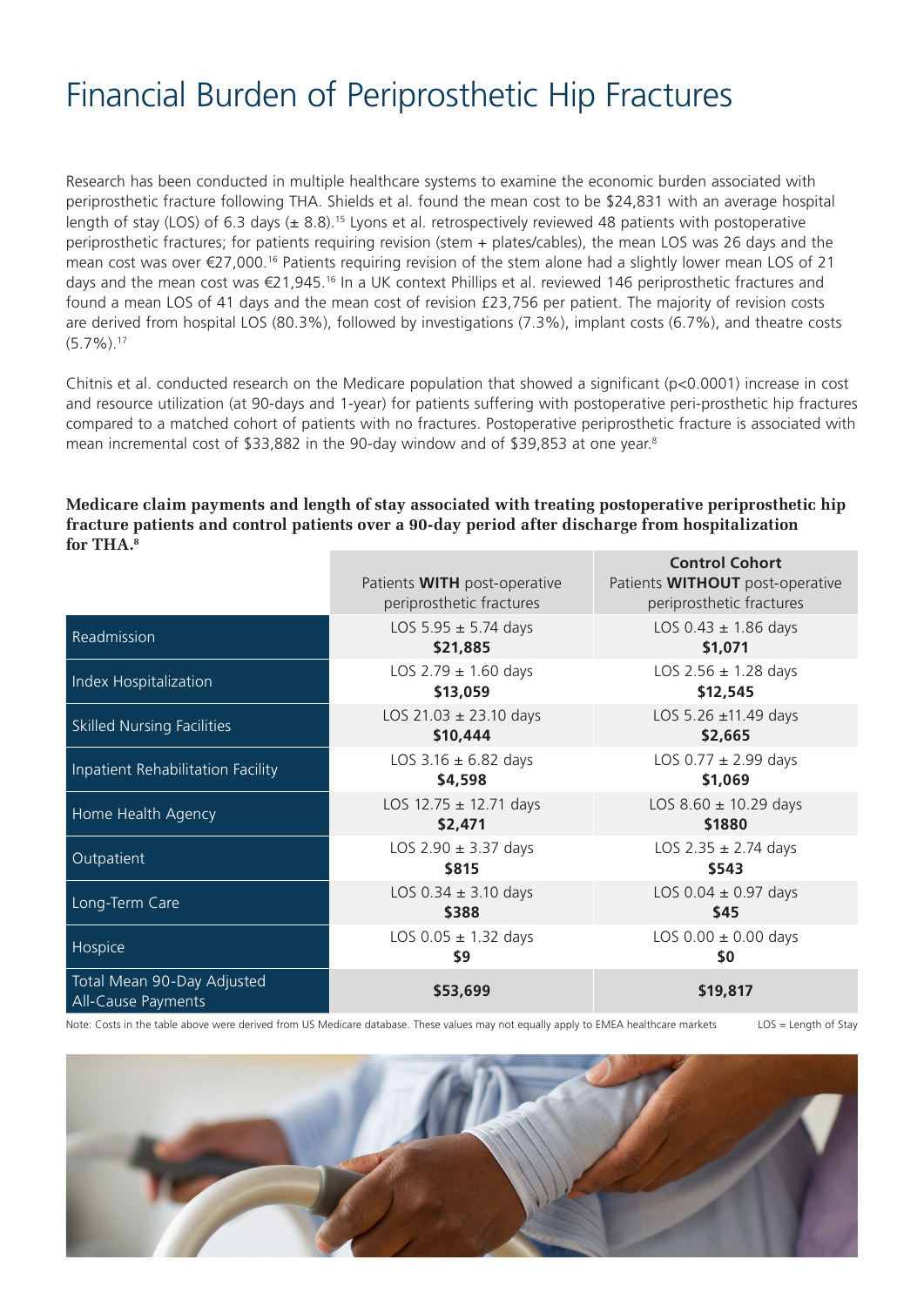### CORAIL® Collared Stem Reduces Risk of Periprosthetic Hip Fractures

Proponents of the use of a collared prosthesis claim that it provides advantages in the early stability of the implant, allowing for earlier post-operative weight bearing, protection against subsidence, and a positive dispersion of the vertical forces via the collar in the medial calcar.<sup>9</sup> This could potentially lower the risk of periprosthetic hip fractures.

The CORAIL Collared Stem has been shown to demonstrate a significant reduced risk of revision when compared to all other cementless hips on the UK National Joint Registry (NJR) (28% reduced risk of revision – Adjusted HR 0.72 (0.68, 0.77) p<0.001). Further, this analysis shows that CORAIL Collared Stem presents significantly fewer than expected revisions due to post-operative periprosthetic fracture.<sup>10</sup> This analysis includes 81,685 procedures using CORAIL Collared with the PINNACLE Cup. Based on the performance of all other cementless hips on the NJR, the expected number of revisions due to post-operative periprosthetic fracture for a cohort of this size is 245.34, or 0.3%. The actual number of revisions recorded for CORAIL Collared Stem with PINNACLE Cup is 76, or 0.09%, which is a statistically significant reduction (p<0.001). CORAIL Collared Stem with PINNACLE Cup was able to reduce revision rates by 69% when compared to expected performance of all other cementless hips on the NJR for a cohort of the size.

|  |  |  | CORAIL STD Collared Femoral Stem – Reasons for Revision Compared to Expected Rates on NJR <sup>10</sup> |
|--|--|--|---------------------------------------------------------------------------------------------------------|
|  |  |  |                                                                                                         |

| Implant<br>Characteristics                  | <b>Reason for Revision</b>      | <b>Revisions</b> | <b>Total Procedures</b> | <b>Revision Rate</b> |
|---------------------------------------------|---------------------------------|------------------|-------------------------|----------------------|
| <b>CORAIL Collared</b><br>with PINNACLE Cup | Periprosthetic<br>Fracture Stem | 76               | 81.685                  | $0.09\%$             |
| <b>Expected Revision</b><br>Rate*           | Periprosthetic<br>Fracture Stem | 245.34           | 81.685                  | $0.30\%$             |

\*Based on performance of all NJR Cementless Stems (excluding Metal-on-Metal), adjusted for age, gender, and other indications

The frequency of THA in the United States has been rising over recent years. It is projected to grow by 174% to reach an annual volume of 572,000 by 2030.<sup>1</sup> Using the projected 2030 volume of 572,000, an expected rate of revision due to periprosthetic fracture of 0.30% would result in approximately 1,716 revision cases. Projecting the revision rate of 0.09% exhibited by the CORAIL Collared with the PINNACLE Cup reduces this to an estimated 514 revision cases. Use of CORAIL Collared with PINNACLE Cup could potentially reduce the number of revisions due to periprosthetic hip fractures by 1,202 cases in 2030.

| <b>Implant Characteristics</b>                     | <b>Estimated Revision</b><br>$\text{Case}5^{10}$<br>(Based on 2030 procedure projections) | <b>Estimated Revision Cost</b><br>(Cost inflated 2% per year to projected<br>2030 cost) | <b>Total Projected Cost</b> |
|----------------------------------------------------|-------------------------------------------------------------------------------------------|-----------------------------------------------------------------------------------------|-----------------------------|
| <b>Expected Revision Rate*</b>                     | 1.716                                                                                     | \$68,103                                                                                | \$116,864,748               |
| <b>CORAIL Collared with</b><br><b>PINNACLE Cup</b> | 514                                                                                       | \$68,103                                                                                | \$35,004,942                |

**At an estimated cost of \$68,103/revision\* and with a potential 1,202 revision cases avoided, CORAIL Collared with PINNACLE Cup could reduce the economic burden to the US Healthcare System in 2030 by over**

# **\$81,850,000**

\*Mean revision cost of \$53,6998 has been inflated at 2% per year across 11 years (2019-2030) <https://knoema.com/kyaewad/us-inflation-forecast-2020-2021-and-long-term-to-2060-data-and-charts>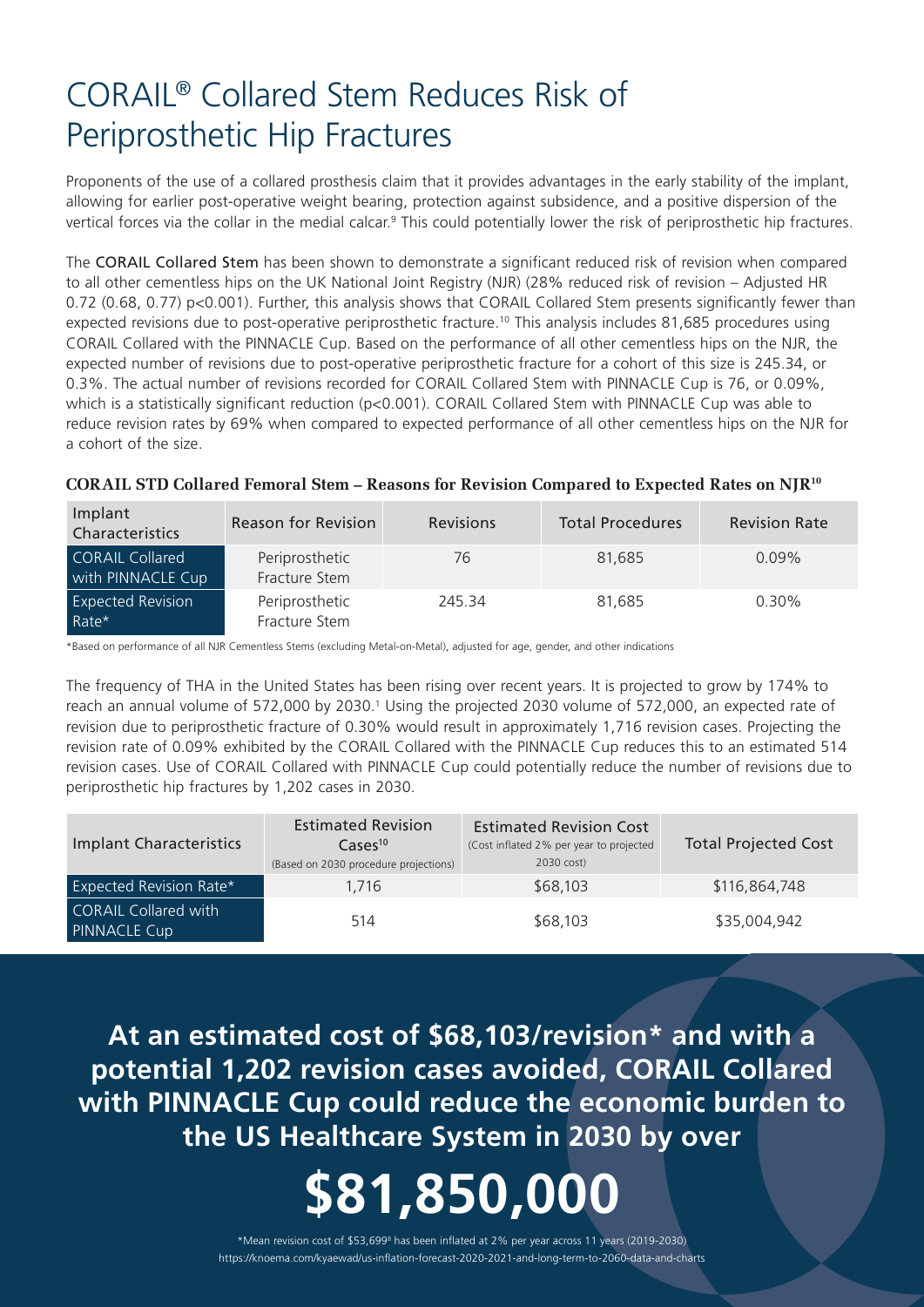Literature suggests that one of the key risk factors for periprosthetic hip fracture is age.<sup>7,10</sup> Rates of osteoporosis and osteopenia are increased in elderly patients making them more susceptible to fracture, especially with the use of cementless implants where strong compression forces must be applied to achieve the initial stability.<sup>7,10</sup> In patients aged 70+ at the time of operation, CORAIL Collared with PINNACLE Cup has also demonstrated a significant reduction in risk of revision when compared to all other cementless hips (42% reduced risk of revision – HR 0.58 (0.52, 0.65) P<0.001), as well as significantly fewer than expected revisions due to periprosthetic fracture (50 vs 145.44 p<0.001).11

There is a growing body of independent research in this area.<sup>12-14</sup> Lamb et al provide an analysis of NJR data examining cementless femoral designs, finding that the collarless design is associated with an almost five-fold increase in the risk of early revision for periprosthetic fracture - HR 4.7 (3.5, 6.3) P<0.001.12 Kahn et al also analysed NJR data and established that collared cementless stems have a significantly reduced risk of revision for periprosthetic fracture, (Adjusted HR 0.45 (95% CI 0.36-0.55) and suggest that a collar is an independently protective feature against periprosthetic fracture.<sup>13</sup> Teeter et al looked at the use of the Direct Anterior Approach (DAA) in THR using collared and collarless designs. This study found that patients receiving the collared design demonstrated significantly lower levels of implant subsidence in the early post-operative period, which could potentially reduce the risk of periprosthetic hip fracture.14

#### Key Takeaways

Periprosthetic hip fractures are costly complications that are increasing in frequency due to the growing THA volume and changes in the demographics of the patient population.2,7,10,16

Patients with post-operative periprosthetic hip fractures had significantly higher resource utilization (p<0.001) and mean 90-day all-cause adjusted payments (\$53,699) when compared to patients without fractures (\$19,817)  $(p<0.001).$ <sup>8</sup>

The CORAIL Collared Implant has been demonstrated by the NJR to significantly reduce the risk of periprosthetic hip fracture as compared to all other cementless hips, even in older patients (aged  $70+$ ).<sup>10,11</sup>

The reduced rates of periprosthetic fracture, evidenced by the CORAIL Collared Implant, could potentially lead to healthcare savings of over \$81,850,000 in 2030.

Independent literature corroborates these findings and confirms that the use of a collared cementless implant significantly reduces the risk of periprosthetic facture when compared to collarless cementless implants.12-14